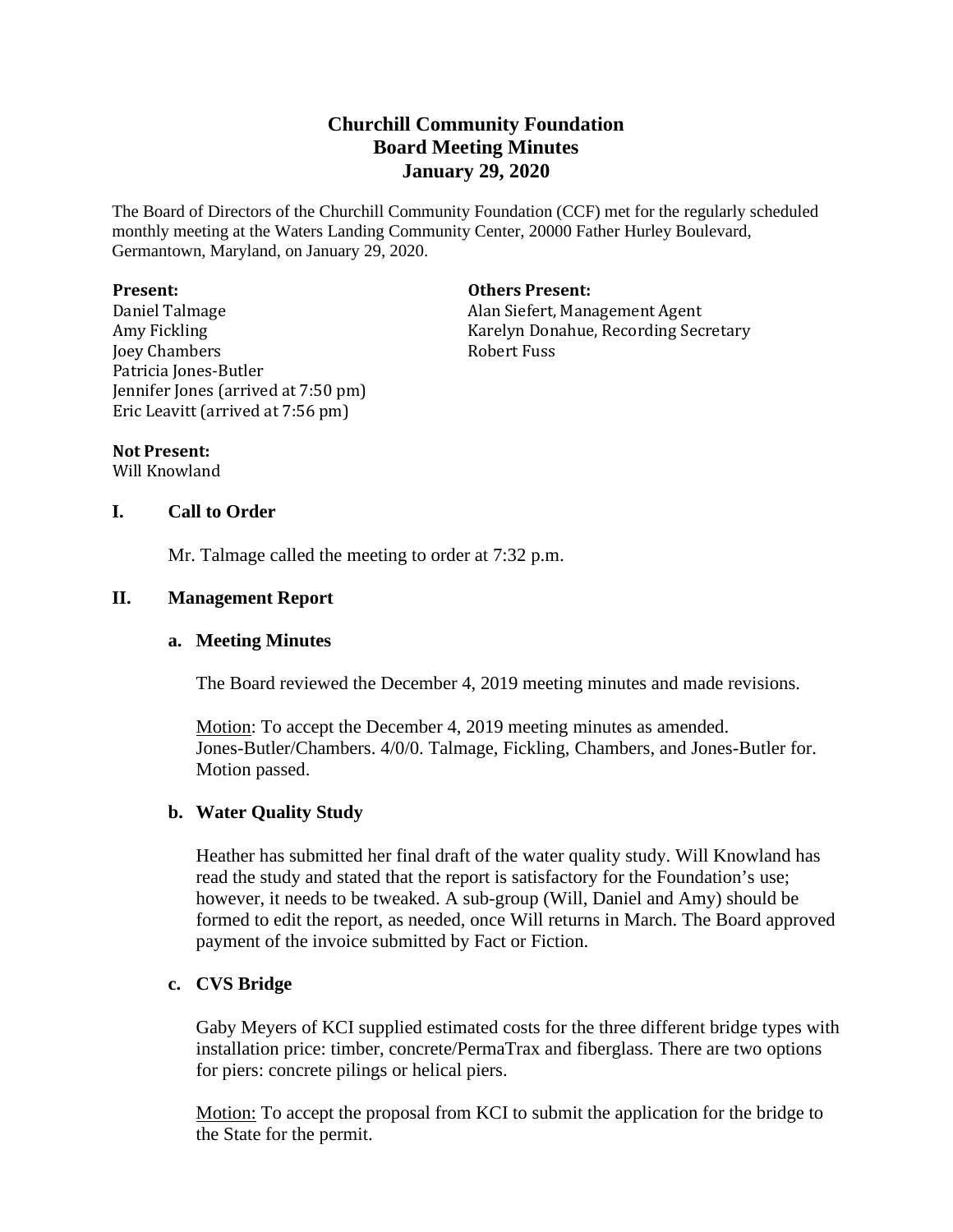Jones-Butler/Chambers. 6/0/0. Talmage, Fickling, Chambers, Leavitt, Jones and Jones-Butler for. Motion passed.

### **d. Churchill East Main Stem/Grant**

The Board discussed the proposal received for the Churchill East Main Stem project.

Motion: To issue a Letter of Intent to Bourne Environmental for the Churchill East Main Stem project for the amount of \$1,382,300. Leavitt/Jones-Butler. 6/0/0. Talmage, Fickling, Chambers, Leavitt, Jones and Jones-Butler for. Motion passed.

Mr. Siefert will ask for references and ask a representative from Bourne Environmental to attend the next meeting. He will also ask for a more detailed contract referencing the specification package, a more detailed timeline and payment schedule options.

The Board agreed to ask CPJ to bid on the construction administration part of the project.

# **e. Operating Checklist/Pending Projects**

The Board reviewed the operating checklist and pending projects with Mr. Siefert.

### **III. Old Business**

### **a. Churchill South Easement Agreement**

It was reported that the signed Churchill South easement agreement was received, so the Foundation can do work on their property.

### **b. Dam Outflow Pipe**

Jeremy Tucker is following up with WSSC to determine the ownership of the pipe.

### **IV. New Business**

### **a. Fallen Trees on Path**

The question was asked as to who would be cleaning up the trees that have fallen on the path. Mr. Siefert stated that the Foundation will remove any trees that fall on the path as well as any debris.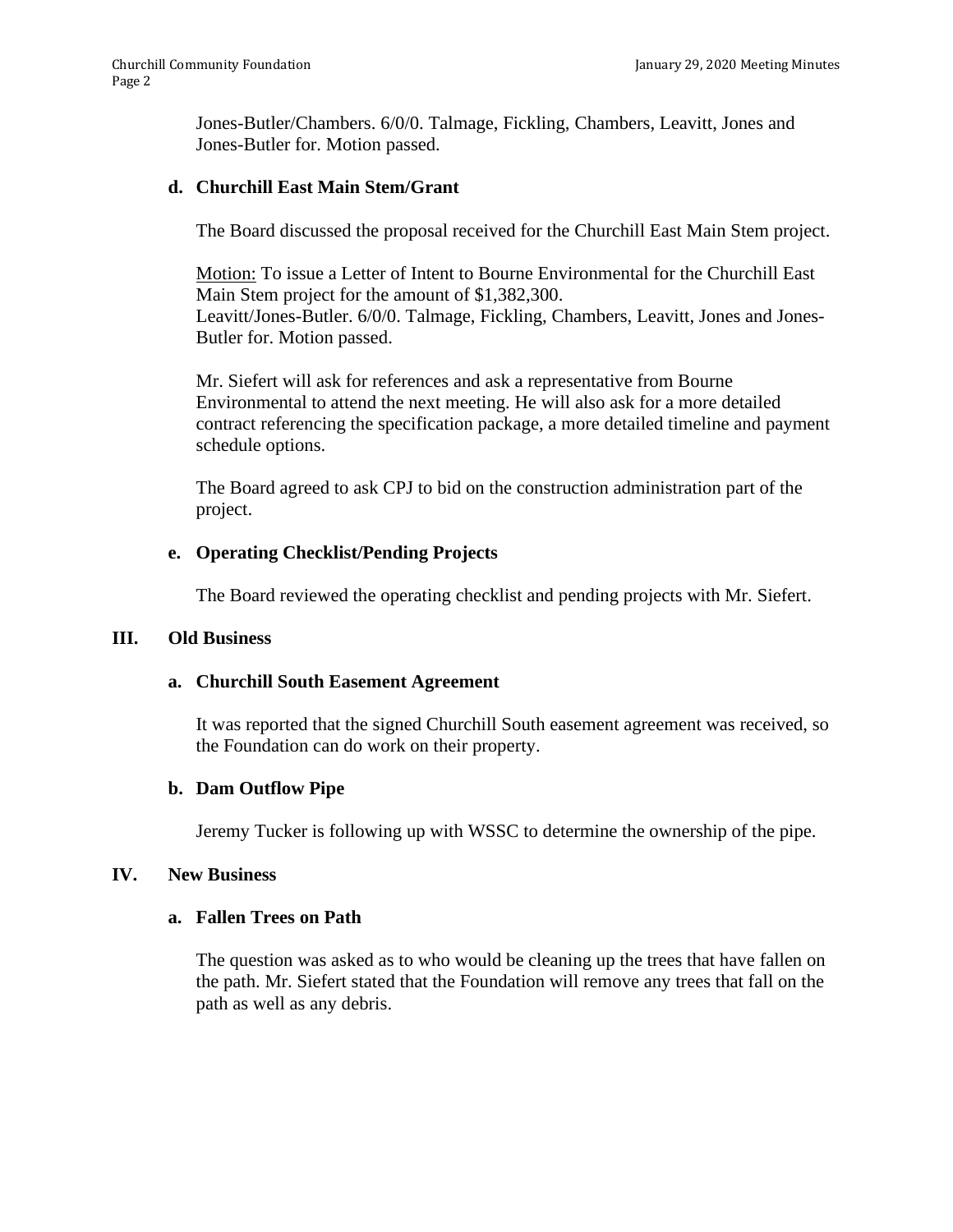### **b. Temporary Path**

It was reported that the temporary path is extremely muddy and asked if stones could be put down. Mr. Siefert stated that stones cannot be used, but he will check with Churchill South to see if they will put some wood chips down.

### **c. Notice of Violation from Montgomery County**

It was reported that the Foundation was cited for violations on the dam; however, most are on the Black Hills side.

### **d. Churchill South Maintenance Easement Agreement**

This is currently going between attorneys. The Foundation is looking for a 1 year agreement with automatic renewals for the next 10 years.

#### **V. Next Meeting**

The next meeting of the Board of Directors for the Churchill Community Foundation will be Wednesday, February 26, 2020 at 7:30 p.m. at the Waters Landing Community Center.

#### **VI. Adjournment**

Motion: To adjourn the January 29, 2020 Board meeting at 9:00 pm. Jones/Chambers. 6/0/0. Talmage, Fickling, Chambers, Jones, Jones-Butler and Leavitt for. Motion passed.